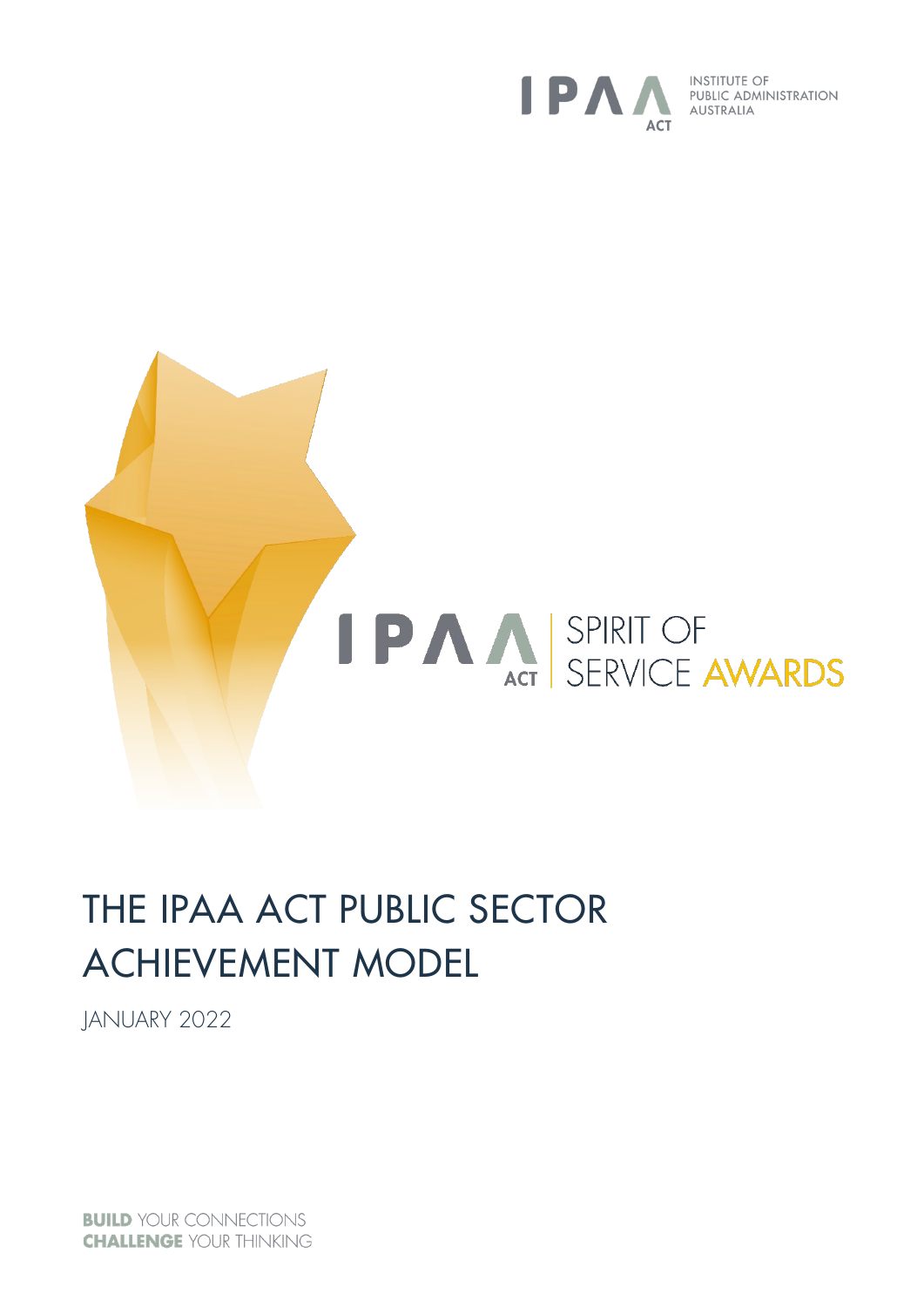## ACHIEVEMENT MODEL

The foundation for the Awards is the *IPAA ACT Public Sector Achievement Model* (the Model)*.* This Model draws on the best features of international excellence frameworks and assessment methodologies and contains the following elements:



The **Award Categories** are the achievement areas of focus for each awards cycle and may change from time to time.

The **Assessment Model** describes the assessment stages and the assessment components against which the initiative will be assessed.

The **Foundation Principles** underpin the Model*.*  They are used to determine the extent to which excellence and innovation form part of accepted practice for conceiving, designing, implementing and reviewing initiatives. They also form part of the Assessment Model.

### AWARD CATEGORIES

Each year Awards will be offered in four or five Categories that describe the areas of achievement that will be recognised in any given year. These Categories may change from year to year. In 2021 the Award Categories will be:

**COLLABORATION AWARD** recognising cross-agency and/or cross-jurisdiction initiatives where organisations have worked in a collaborative manner to deliver superior results and outcomes.

**COMMUNITY ENGAGEMENT AWARD** recognising initiatives where communities have played a key role in the design of superior services and supports that impact positively on the quality of community life.

**BREAKTHROUGH AWARD** recognising initiatives that develop and apply novel products, processes, services, technologies and/or management practices to create better experiences for the beneficiaries of the breakthrough.

**LEARNING AWARD** recognising initiatives that build the knowledge, skills and capabilities to address complex problems over time.

The Judges will select one winner and one runner up in each of the Award categories. Winning entries should show practical application and measurable success. One discretionary Award will also be offered each year, the **Kerry Kennedy Award**. This Award recognises organisations that are 'punching above their weight' and demonstrating excellence and innovation. This Award honours the late Mr Kerry Kennedy for his contributions to IPAA ACT and its past Award programs.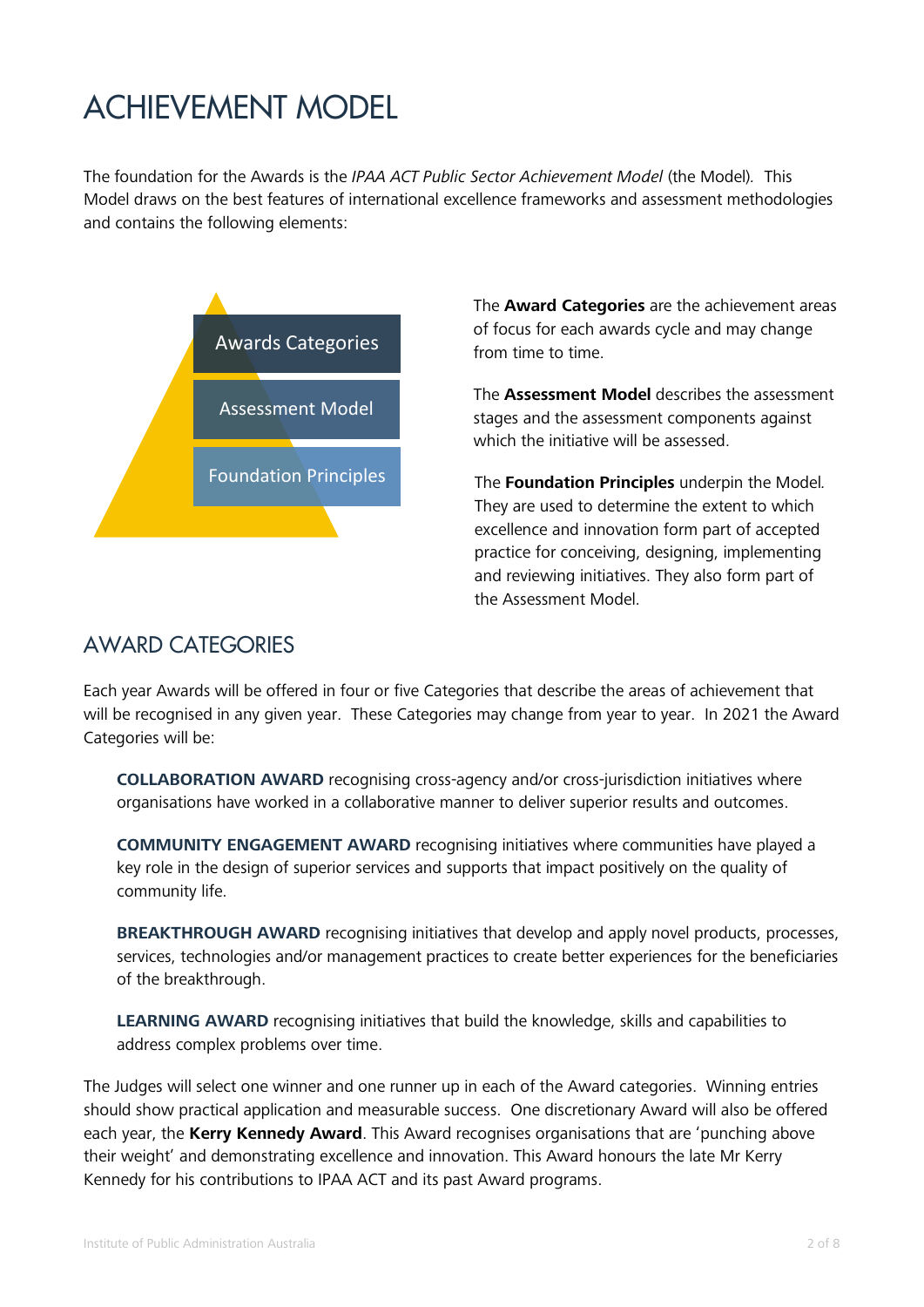Nominating agencies can choose the Award Category(ies) against which they want to be assessed.

## FOUNDATION PRINCIPLES

Decades of leadership and management research, theory and practice show that organisations will achieve high performance if they are guided by principles that address capability in all aspects of the organisation's systems. IPAA ACT has developed eight principles that underpin capability in public sector management*.* They are:

- Provide clear direction and leadership;
- Identify stakeholder needs and expectations, and use these to define positive outcomes;
- Use breakthrough thinking to drive and implement innovation;
- Use a holistic approach to innovation and continuous improvement;
- Build, capture and share individual, team and organisational learning;
- Underpin all activities with sound planning and governance;
- Ensure that decisions are based on data, information and knowledge; and
- Focus on results and outcomes that add value in a sustainable way.

The high-level factors that need to be present as a precursor for sustainable achievement are articulated in these principles and all eight principles need to be linked together in a systematic way to deliver positive outcomes and results for an organisation.

#### Provide clear direction and leadership

Outstanding results and outcomes in an initiative do not usually happen by accident. They typically occur because teams have a clear direction and purpose that helps them to know what to do, why they are doing it and how their individual and team efforts will contribute to achieving excellent outcomes.

Effective leaders are able to clearly articulate a purpose and motivate a team to strive towards a common goal. They inspire trust and build strong relationships, both inside and outside the team, to unleash talent and build resourcefulness and enthusiasm within a team. They are also able to align systems and marshal the resources that will support the team in achieving excellent outcomes. These key leadership characteristics can reside in any team member, not just with those individuals that hold formal leadership roles.

This principle encourages explicit consideration of the leadership approach and the overarching roles and responsibilities which support an initiative, rather than simply opting for the default setting of normal organisational leadership roles.

#### Identify stakeholder needs and expectations, and use these to define positive outcomes

Stakeholders/citizens/end-users … different words are used to describe the key recipients of public sector activities and these recipients can be either internal or external to the public service. In an environment where the public sector is constantly under pressure to deliver high quality services with limited resources, it is important to understand what stakeholders want, need or expect in order to ensure excellent and innovative outcomes.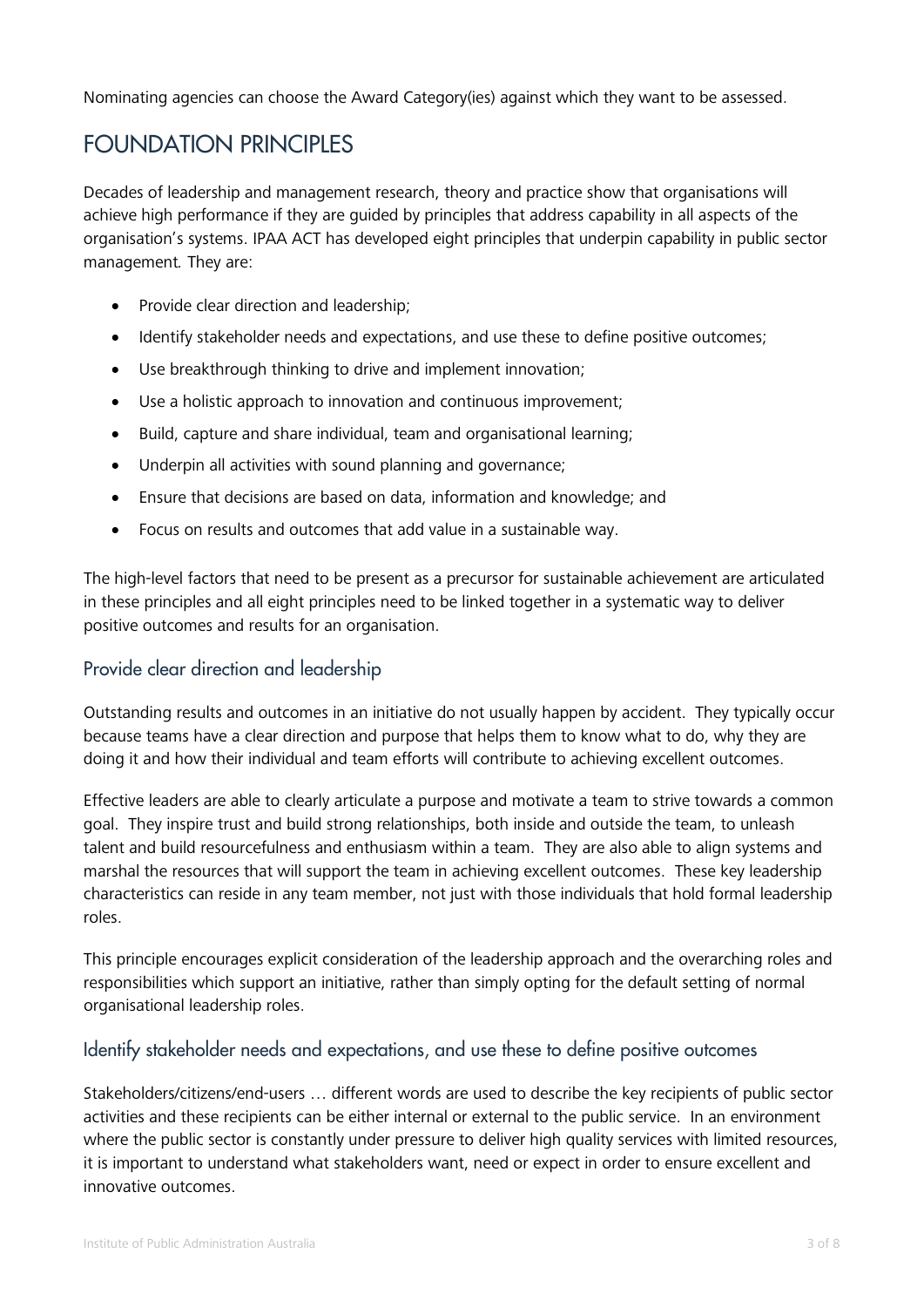Teams within the public sector often work with a wide range of individuals and groups whose complex needs must be considered in designing or changing a policy, program, or project. The extent to which the objectives of different stakeholders need to be satisfied will vary, but it is important that they are clearly defined.

This principle is not only about process, nor only about outcomes; it is the process of defining stakeholder requirements in order to inform specification of desired outcomes.

#### Use breakthrough thinking to drive and implement innovation

Innovation includes any non-trivial application of new or improved method; it is the process of developing and applying novel products, processes, technologies and management practices to create significant value for stakeholders and users. It is not solely restricted to 'big bang' changes or inventions and it can apply to technologies, products, services, processes and management practices.

Innovation results from learning from others, developing a novel insight into a problem, and understanding the needs of stakeholders. Innovation can be a leading-edge idea that is world's first thinking that has never applied before elsewhere. Equally, it can be just as valuable to have innovation through bringing in a process that is new to a particular agency (even if it is well established in other areas), or by applying an existing approach in new areas or in new ways. Because there are a wide variety of public sector organisations with many different challenges and constraints, innovation may not look the same in each one, or even within different areas of a single organisation.

Irrespective of the approach to innovation, this principle is about excellence in the quality of thinking applied to defining a challenge and designing and implementing a response. Breakthrough thinking refers to the ability to apply an open and constructive mindset, and a preparedness to accept new ideas within the framework that applies to public sector activities.

#### Use a holistic approach to innovation and continuous improvement

Innovation may be many things—it may be a measured change or a more progressive change; it may consist of a continuous improvement approach that systematically seeks to achieve incremental changes to improve efficiency and quality, or a discontinuous approach where a complete break is made from the past; it may result from a 'light bulb' moment where a new technology, product, service or process is invented and implemented.

Innovation takes place within a larger context or system, and sustainable results are more likely to be achieved if a holistic approach is taken to understand the forces and relationships that shape that context. Taking a holistic and long-term view of innovation ensures a better understanding of the delays and feedback loops which occur over time as change is happening. This contextual approach also helps to reveal any potential unintended consequences which may result from the changes.

This principle is about taking a holistic-thinking approach that not only conceives of an initiative as part of a broader context or system, but which also plans, implements and monitors it in a way that pays attention to the direct and indirect impacts, consequences and outcomes that flow from it.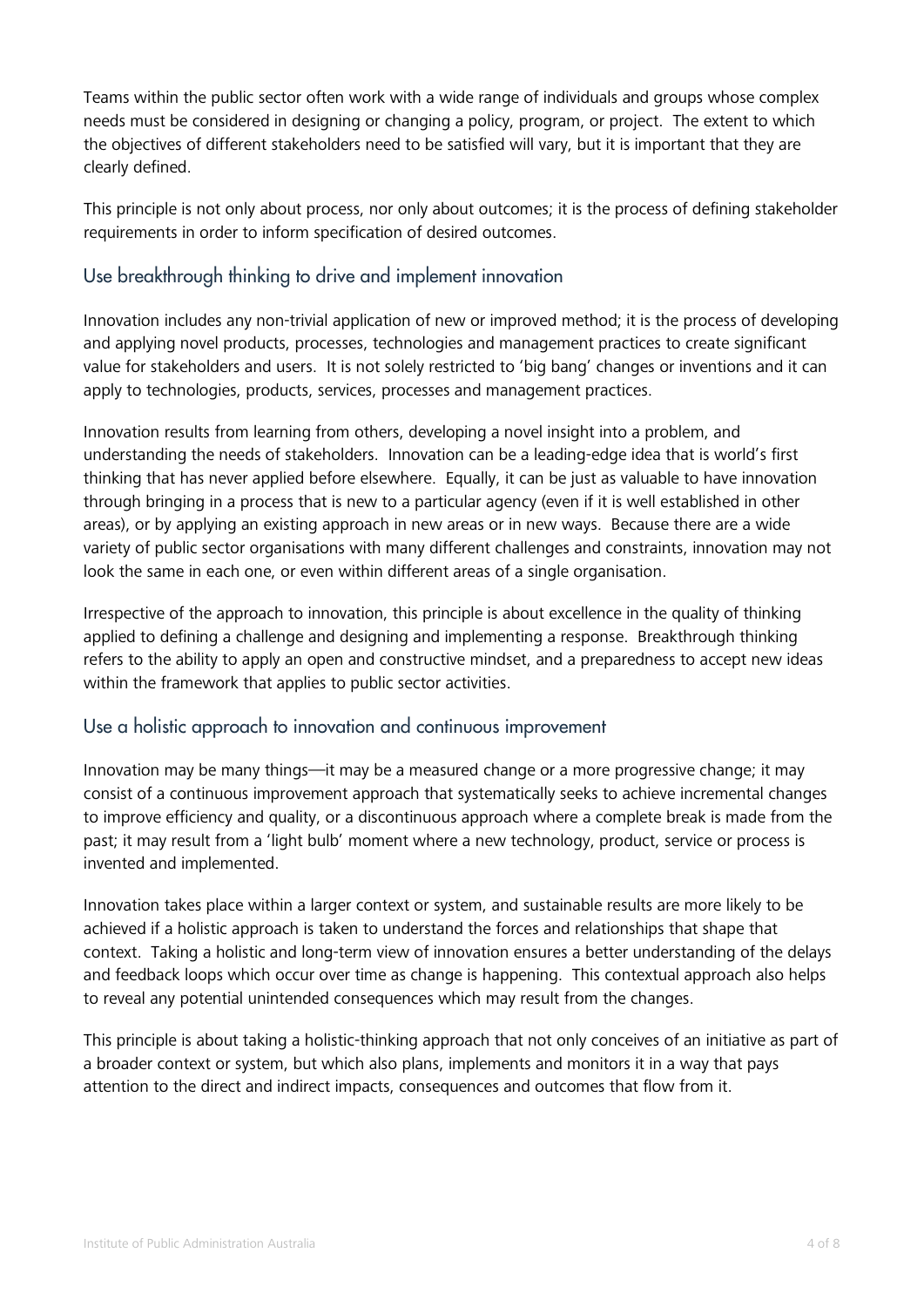#### Build, capture and share individual, team and organisational learning

Outstanding results and outcomes are underpinned by individual, team and organisational learning. At its simplest, learning can involve correcting errors, fixing problems and making sure that work is done in the right way (single loop learning). As learning becomes more embedded into a team or organisation, team members begin to question underlying assumptions and beliefs about whether the team is doing the right things (double loop learning). As the culture of an organisation shifts towards a learning culture, learning can move beyond insight and context into understanding how problems and solutions are related, even when they are separated in space and time. This is triple loop learning and, at its heart, it is about how we decide what is right.

This principle encourages building purposeful processes into management systems that capture learning (single, double or triple loop) in a systematic way so that it is sustainable over time. It also includes using learnings in different situations, including application to other initiatives and activities in the organisation.

#### Underpin all initiatives and activities with sound planning and governance

Governance refers to the broad range of processes, structures and institutions used to control an activity. Governance is multi-dimensional and can include:

- Processes, structures and institutions external to the organisation and often providing the broad framework in which the organisation must operate. For example, codes of ethics, legislation, accountability and reporting to/on behalf of key groups such as parliament, ratepayers or statutory office-holders;
- Internal processes and structures common across the organisation. For example, lines of management authority and delegation, internal committees and internal audit;
- Internal processes and structures specific to the program or project. For example, steering committees, project-specific risk management plans and stakeholder advisory groups;
- Internal and external risk management frameworks, strategies and processes;
- Internal people-focussed frameworks, strategies and processes that are required to deliver a successful policy, project or program and also ensure that the organisation's culture is able to sustain outcomes in the longer term;
- Culture change management frameworks, processes and strategies that focus on shifting/transitioning individuals, teams and organisations from a current state to a desired future state; and
- Change management as a project management tool to manage changes during project planning and implementation.

This principle encourages the application of governance and planning to all aspects of an initiative because they enhance the ability to achieve the desired results and outcomes, and may also enhance the ability to successfully complete other projects and programs.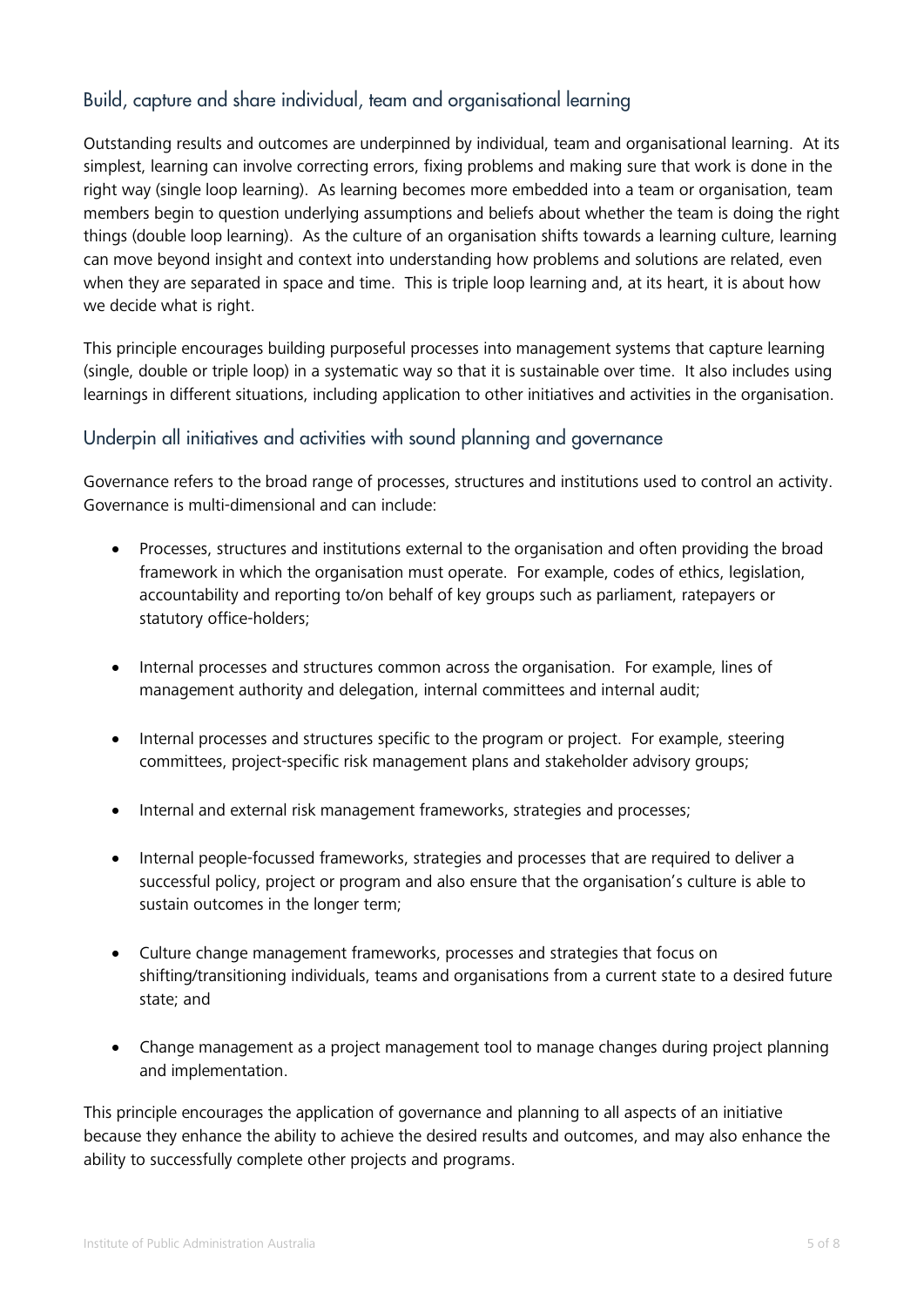#### Ensure that decisions are based on data, information and knowledge

An initiative is more likely to achieve its outcomes if it uses existing or newly obtained data , information and knowledge to support decision-making and to track progress, performance and results.

Qualitative and quantitative data that is used to support initiatives may be gathered from a wide range of sources, including best practice from other organisations internal and external to the public sector, scientific and other academic research, data collected for the specific initiative, or information and knowledge applied from another field of activity.

This principle encourages the definition and recording of data, information and knowledge in a purposeful way that improves objective decision-making about the initiative, its progress, its results and its success.

#### Focus on results and outcomes that add value in a sustainable way

The objective of any initiative should be to deliver positive results and outcomes to the targeted stakeholders. While the processes and systems to achieve this are important to the organisation, the focus should remain on these results and outcomes through the entire initiative life-cycle. Desired results and outcomes should:

- Be clearly defined at the beginning;
- Have measurement systems in place;
- Be monitored and measured during implementation; and
- Be reviewed periodically.

The purpose is to ensure that positive results and outcomes can continue to be achieved into the future as well as the immediate present. Commitment to this principle will enhance the ability to sustain success.

## ASSESSMENT MODEL

Whilst the Award Categories describe the areas of achievement for each Awards cycle, the Assessment Model and Assessment Components describe the framework against which those achievements will be assessed.

The Assessment Model for the Awards involves a two-stage approach to assessment. For Stage 1 Assessment, nominating agencies will submit an online nomination plus relevant evidence for the Award Categories against which they wish to be assessed. Stage 1 Assessment will ask the nominating agencies to provide information about the 'Why', 'Who', 'What', 'When' and 'How' of the initiative and each nomination will be scored on how they have put the eight foundation principles into practice. Assessment and scoring will be done by trained volunteer Award Assessors who are drawn from the Commonwealth and ACT public services.

At the end of Stage 1 Assessment, a shortlist of finalists in each Award Category will be asked to progress to Stage 2. For Stage 2 Assessment, nominating agencies will present a short 3-minute pitch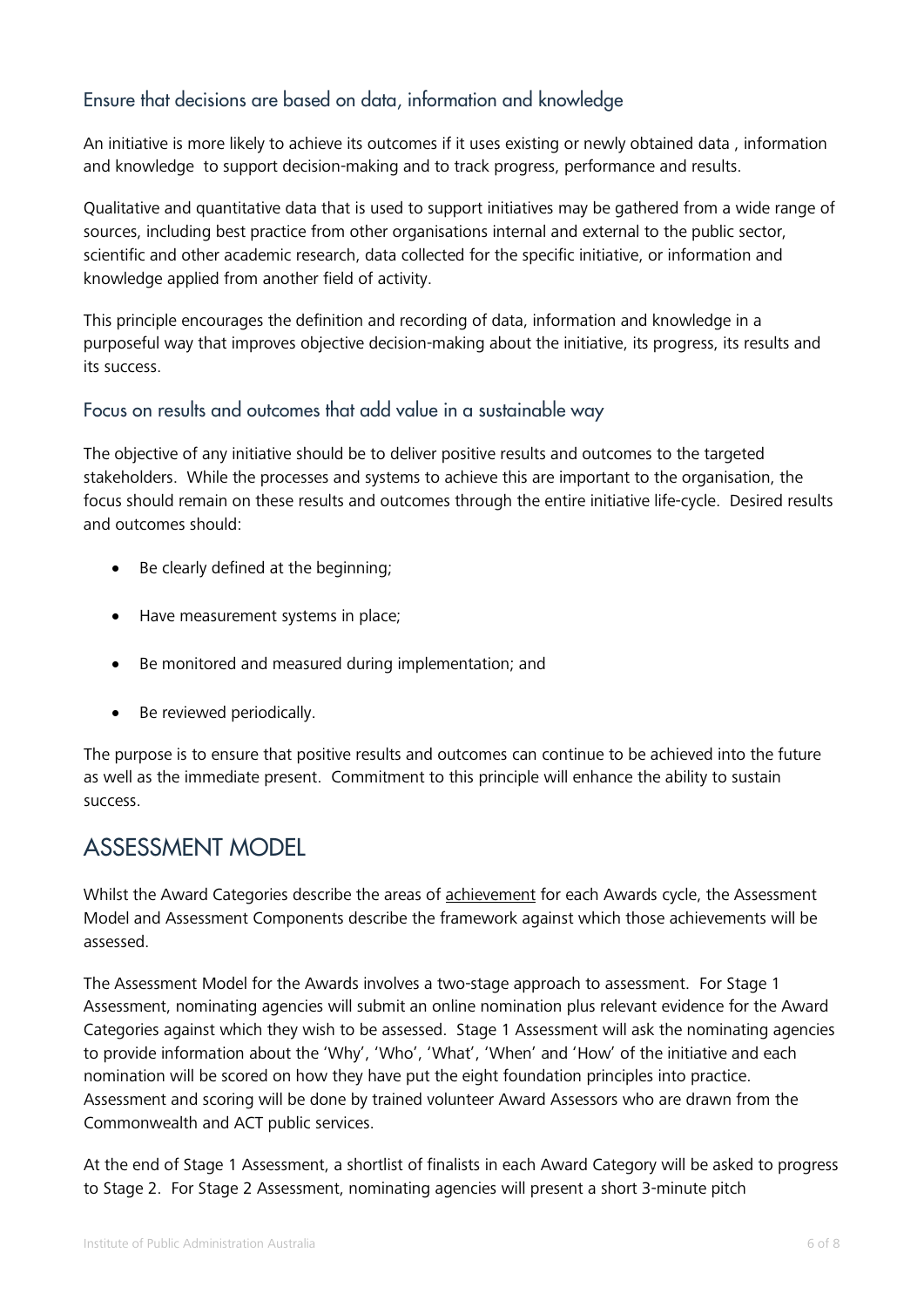presentation to the Judges Panel. These finalists will be provided with pitch training to help them prepare for the final stage of assessment. Pitches may be delivered either face-to-face or by video conference, depending on any health orders that may be in place at the time.

Once all the Pitch presentations have been delivered, the Judges Panel will convene and choose the winner and runner-up for each Award Category, plus decide which nominations will receive the Kennedy Award. The Judges will be reviewing the Pitch presentations and the Assessor reports to make their final decision. Winning entries should show practical application and measurable success.

The Judges Panel will comprise eminent persons drawn from the ranks of senior and retired public servants, academia, industry and the community. Judges volunteer their time to assess the Pitches and determine the Award winners each year.

## ASSESSMENT COMPONENTS

The '**why'** assessment component seeks information about the triggers for an initiative and the context in which it will be implemented and achieved.

The '**who'** assessment component seeks information about who will benefit from the initiative and whether those benefits will be experienced directly or indirectly.

The '**what'** assessment component seeks information about the activities, outputs and outcomes of an initiative. Where an initiative is incomplete, the 'what' assessment component will seek information about progress and, where relevant, positive trends.

The '**when'** assessment component seeks information about the timing elements of the initiative.

The '**how'** assessment component seeks information about the ways in which the eight foundation principles of the Model are put into practice for an initiative.

## **ELIGIBILITY**

Commonwealth and ACT Public Sector organisations that are a member of IPAA ACT are eligible for the new Awards. Cross-jurisdictional nominations are encouraged, provided the lead organisation is from the Commonwealth or ACT public service and is a member of IPAA ACT. This Awards program explicitly recognises the work of teams, and therefore IPAA ACT will not accept nominations that focus solely on the work of an individual.

Each nomination will be charged an entry fee that is based on the IPAA membership tier of the nominating organisation.

Small organisations - \$950 Medium organisations - \$1,200 Large organisations - \$1,500